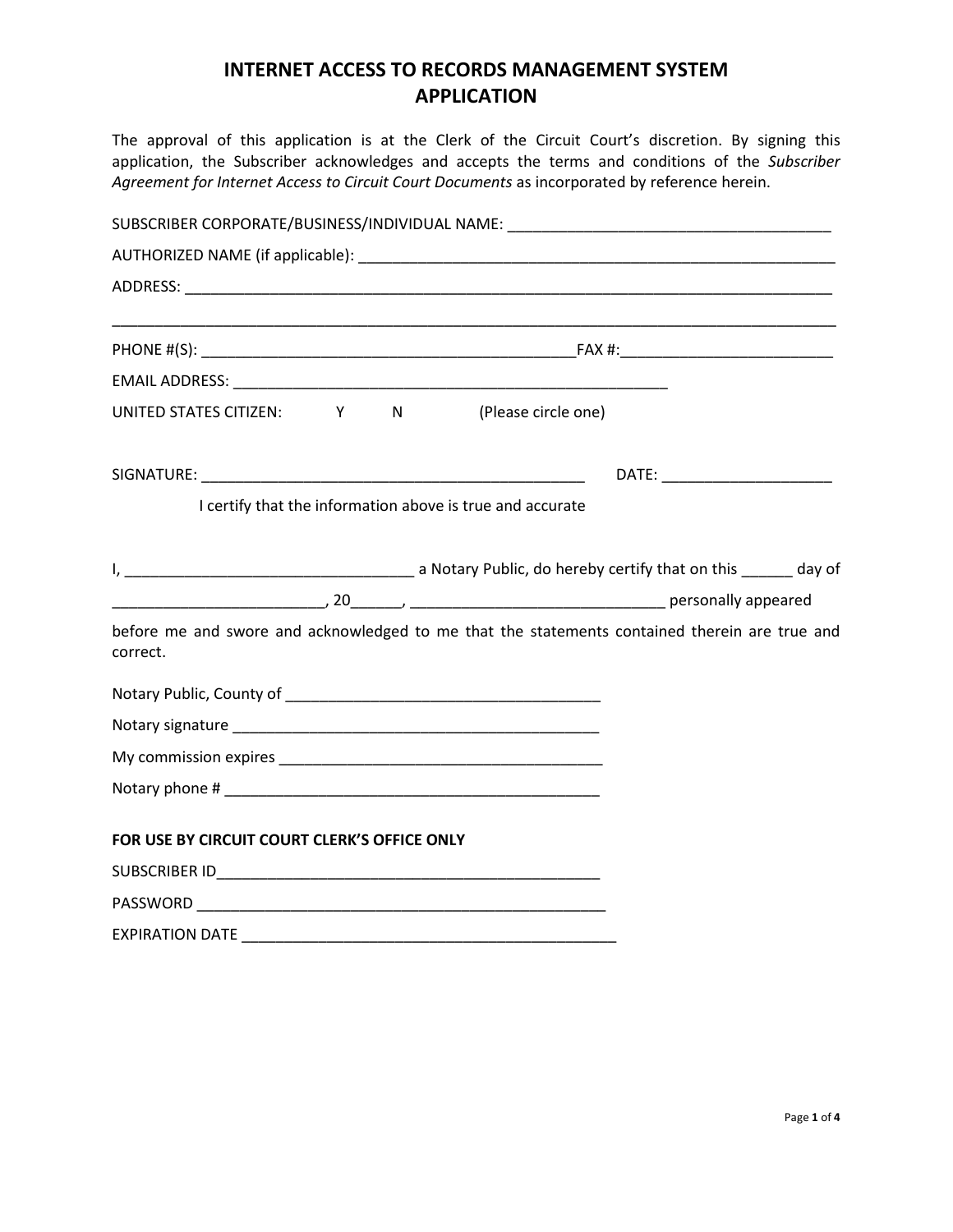# **SUBSCRIBER AGREEMENT FOR**

### **INTERNET SECURE REMOTE ACCESS TO CIRCUIT COURT DOCUMENTS**

#### 1. TERM OF AGREEMENT

It is the intent of both parties to participate in a remote access program to commence on the day the user ID and Password are assigned and continue until terminated as provided herein or until the annual renewal date.

#### 2. SUBSCRIBER OPTIONS

The Clerk provides an on-line database allowing "inquiry-only" access to the particular court's indices and/or documents.

#### 3. DAYS AND HOURS OF OPERATION

The Internet access to the Circuit Court documents may be available seven days a week, twentyfour hours a day, including all holidays or otherwise at the direction of the Clerk, except during periods:

- a. Of preventative and remedial maintenance
- b. Of operational issues beyond the control of the Clerk
- c. When intrusions against security are being remedied

#### 4. FEES

The fee for the Subscriber is \$300.00 for 6 months or \$600.00 annually. Fees are set by statute as defined in Sec. 17.1-295, Code of Virginia. Payment shall be collected with the filing of the application and before the issuance of the User ID and Password. The Clerk reserves the right to suspend or terminate service to the Subscriber if payment is not received before the renewal date of the Subscriber.

#### 5. SERVICES

The Clerk, deputies, employees or agents shall provide the Subscriber with "inquiry-only" access to the documents management system database (the Database).

The Clerk, deputies, employees or agents shall provide the Subscriber with documentation and limited consultation on specific problems that arise in the use of the website. The Clerk does not guarantee consultation results nor warrant or represent that all errors or problems shall be corrected.

#### 6. SUBSCRIBER'S OBLIGATIONS

It is the responsibility of the Subscriber to purchase computer hardware and software and/or make modifications to their existing equipment that are necessary for access to the Database.

The Subscriber is responsible for ensuring that unauthorized personnel do not use the Subscriber's computer. Information accessed from the Database is for the use of the Subscriber.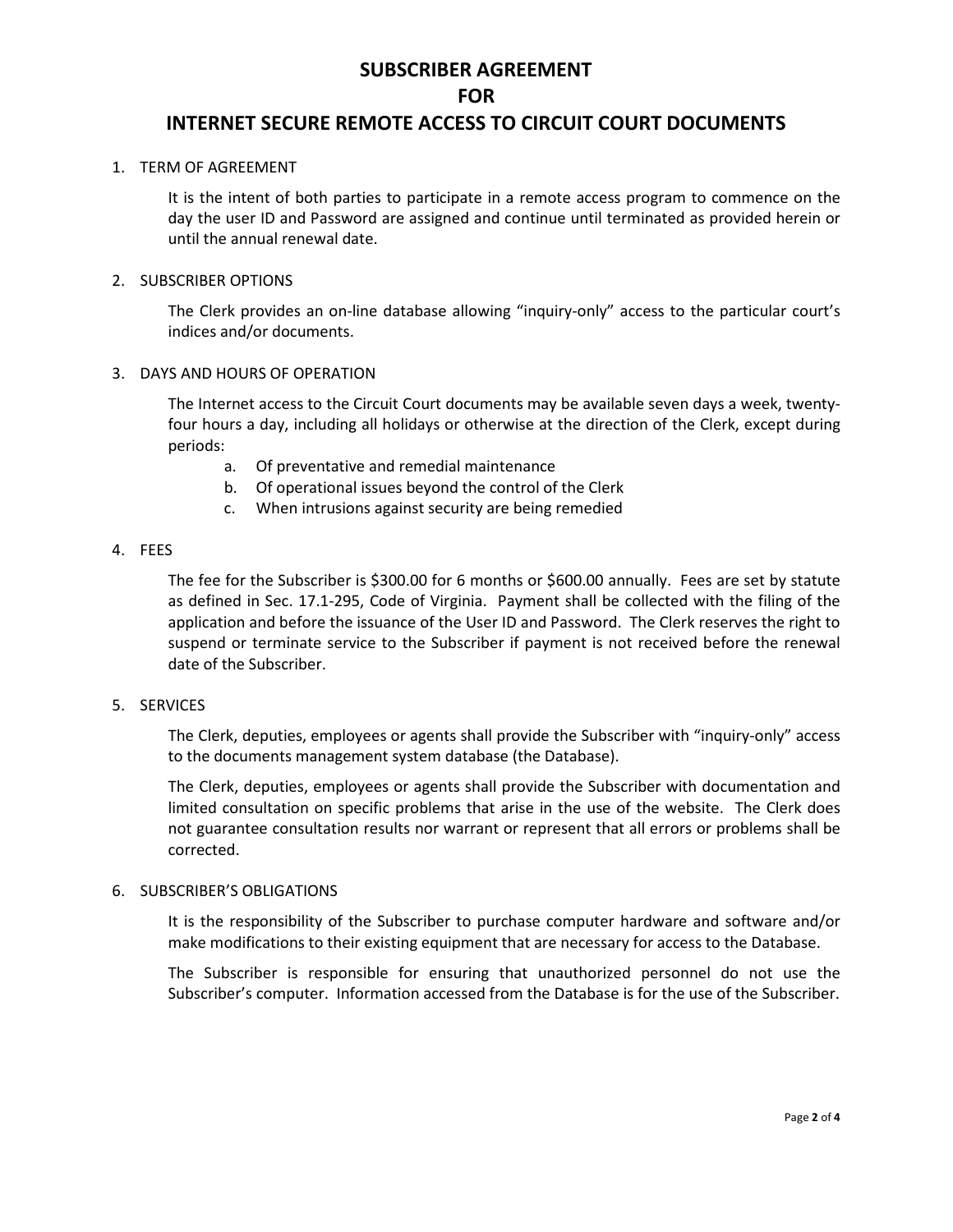#### 7. LIMITATION OF LIABILITY

The Subscriber relieves and releases the Clerk, deputies, employees or agents from liability for any and all damages resulting from interrupted service of any kind. The Subscriber further relieves and releases the City/County of Orange, its Board of Supervisors, Officers and their Deputies, employees and agents from liability for any and all damages resulting from interrupted service of any kind. The Subscriber also relieves and releases the **Office of the Executive Secretary, Supreme Court of Virginia**, employees and agents from liability for any and all damages resulting from interrupted service of any kind.

The Subscriber hereby relieves and releases and holds harmless the Clerk, the City/County of Orange, its Board of Supervisors, officers and their deputies, employees or agents of any liability for any and all damage resulting from incorrect data or any other misinformation accessed from this service. The Subscriber also relieves and releases the **Office of the Executive Secretary, Supreme Court of Virginia,** employees and agents from liability for any and all damages resulting from incorrect data or any other misinformation accessed from this service.

The Subscriber agrees that the Clerk, the City/County of Orange, its Board of Supervisors, officers and their deputies, employees or agents shall not be liable for negligence or lost profits resulting from any claim or demand against the subscriber by any other party. The Subscriber also relieves and releases the Office of the Executive Secretary, Supreme Court of Virginia, employees and agents from liability for any and all damages resulting from any claim or demand against the Subscriber by any other party.

The information or data accessed by the Subscriber may or may not be the official government record required by law. In order to assure the accuracy of the data or information, the Subscriber should consult the official governmental record.

#### 8. AUTHORIZED USERS

The Subscriber, if a corporation, a business or a firm, may select up to four (4) individuals to have secure remote access. The Clerk will assign a separate password and a user I.D. for each of the said employees. The Subscriber shall immediately notify the Clerk upon the employee's departure from the Subscriber's employment. The Clerk shall immediately delete the employee's password and user I.D. from her system.

#### 9. TERMINATION

Either party may terminate this agreement without cause with fifteen (15) days email notice to the other. Subscriber remains responsible for payment of fees, pro rata for services rendered or obligations incurred.

This agreement may be immediately terminated by the Clerk for Subscriber's failure to provide correct or complete information on the application, failure to comply with the terms of this agreement, failure to make payments of fees or breach of agreement.

This agreement shall terminate immediately if the Commonwealth of Virginia or City/County of Orange fail to appropriate and continue funding for services provided under this agreement.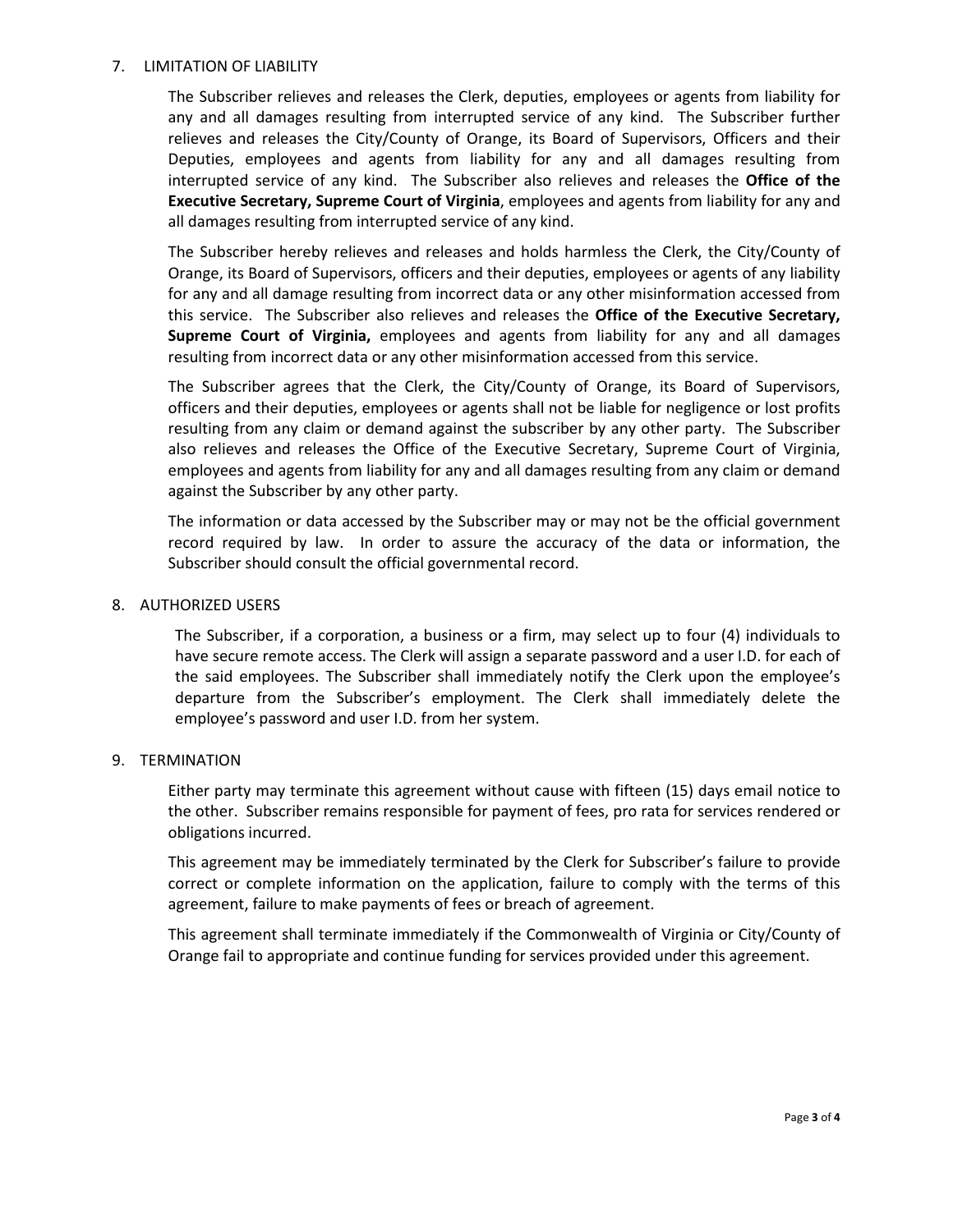- a. "Public access" means that the public can inspect and obtain a copy of the information in a court record.
- b. "Remote access" means that inspection can be made without the need to physically visit the courthouse where the court record is maintained.
- c. "Subscriber" means any person authorized by the Clerk of a Circuit Court to have remote access to court documents on its website. If a business or nonprofit entity, organization or association (referred to collectively as "Corporate Subscriber") wishes to become a subscriber, it shall identify each employee who will have remote access to the documents on the circuit court-controlled website and each employee shall obtain a User ID and Password from the clerk. However, the Corporate Subscriber shall execute the Subscriber Agreement and be responsible to the circuit court for the fees and the proper use of the website pursuant to the Subscriber Agreement.
- d. "Court Controlled Website for Documents" means a website or remote access system owned and operated by the Court or a public or private agent that operates the website for the Court.

#### 11. APPLICATION

Pursuant to\$2.2-3808.2 of the **Code of Virginia,** an application must be completed. The application must be approved by the Clerk's office before the User ID and Password will be issued.

#### **SIGNATURES:**

| SUBSCRIBER: |  |
|-------------|--|
|             |  |

CLERK OF CIRCUIT COURT: \_\_\_\_\_\_\_\_\_\_\_\_\_\_\_\_\_\_\_\_\_\_\_\_\_\_\_\_\_\_\_\_

Date of Agreement: \_\_\_\_\_\_\_\_\_\_\_\_\_\_\_\_\_\_\_\_\_\_\_\_\_\_\_\_\_\_\_\_\_\_\_\_\_